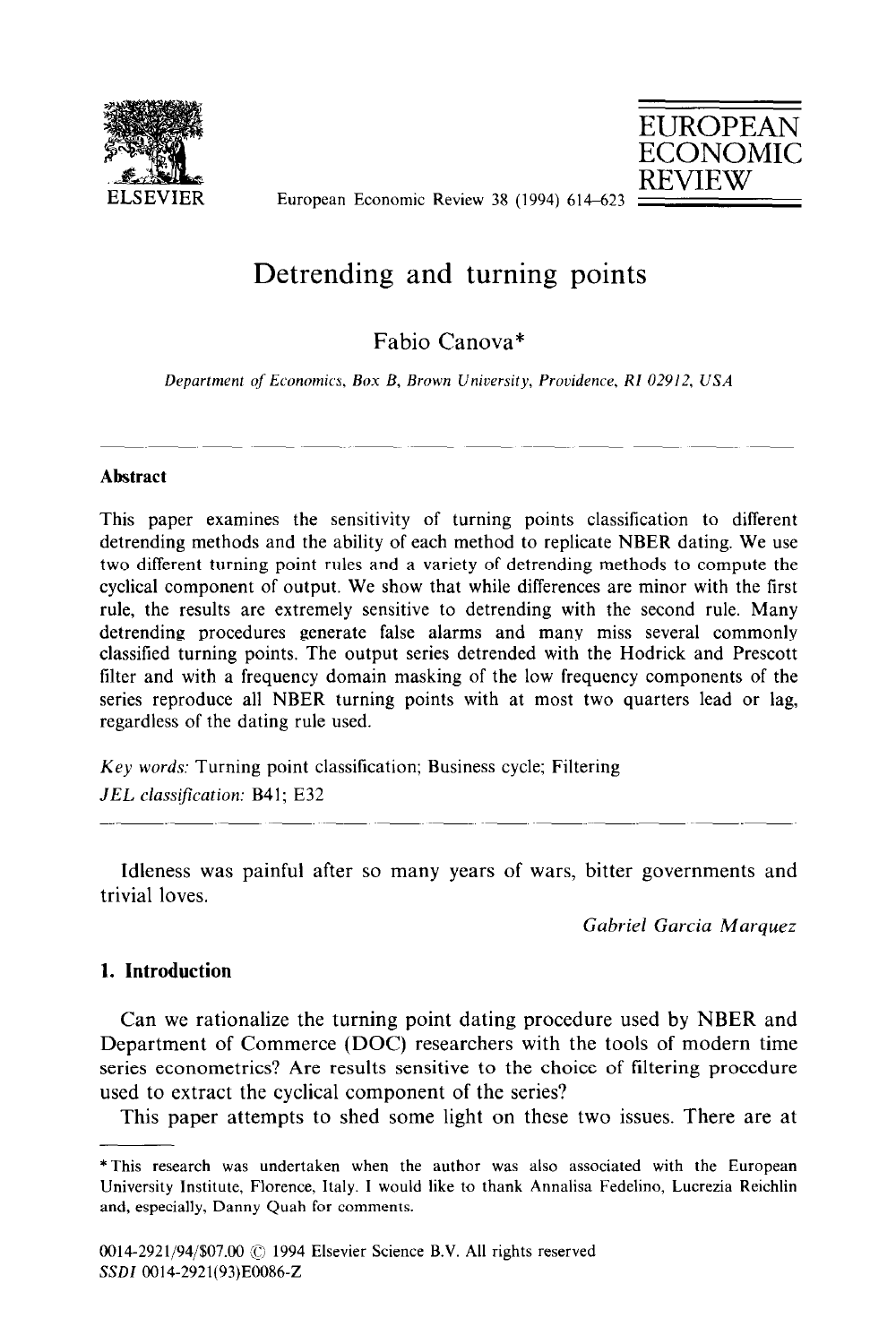least two reasons why this exercise may be important. First, the dating procedures employed by NBER and DOC researchers are very elaborate, based on a variety of series and often ad-hoc. It is therefore useful to examine whether simple classification rules based on a single economic indicator (GNP) which involve no judgmental adjustments can approximate sufficiently well more complicated ones and whether among the many rules existing in the literature (see e.g. Zarnowitz and Moore, 1991; McNees, 1991; or Webb, 1991), there is one which is superior for this scope. Second, it has become standard to classify turning points using growth-cycle concepts, i.e. dating turning points using fluctuations around the trend of the series (see Niemera, 1991). In Canova (1992) I showed that different trend removal procedures, all of which are reasonable given existing empirical evidence and available econometric tools, induce different properties in the moments of the cyclical component of macroeconomic time series. It is therefore interesting to check whether the *path* properties induced by different detrending methods are also substantially different. This analysis complements the previous one and provides a more complete perspective of the time series properties implied by different trend-removal procedures. It is important to stress that this paper does not address questions concerning turning point predictions or how to better evaluate the record of turning point forecasts. There is a vast literature on the subject (see e.g. Wecker, 1979, or Zellner and Hong, 1991) pointing out some of the weaknesses of existing approaches. Alternatives to remedy these weaknesses are discussed in Canova (1993).

The paper is organized as follows: the next section describes the various detrending procedures and Section 3 the data, the two dating rules and the summary statistics employed. Section 4 contains the results: we show that turning point classification is not very sensitive to detrending with one rule but with the other it is and that with this second rule many standardly reported turning points are missed and many false alarms appear. Overall, two procedures (Hodrick and Prescott filtering and frequency domain masking) come closest in reproducing standard NBER classification with both rules.

#### 2. **Alternative detrending methods**

This section briefly describes the 11 procedures used to extract trends from the observable time series. Throughout the paper I denote the natural logarithm of the time series by  $y_t$ , its trend by x, and its cyclical component by  $c_t$ . The methods will be classified according to three characteristics: assumptions on the features of the trend, assumptions on the correlation between  $x_t$  and  $c_t$  and on whether the methods have statistical or economic justifications. Since only trend and cycle are assumed to exist, all the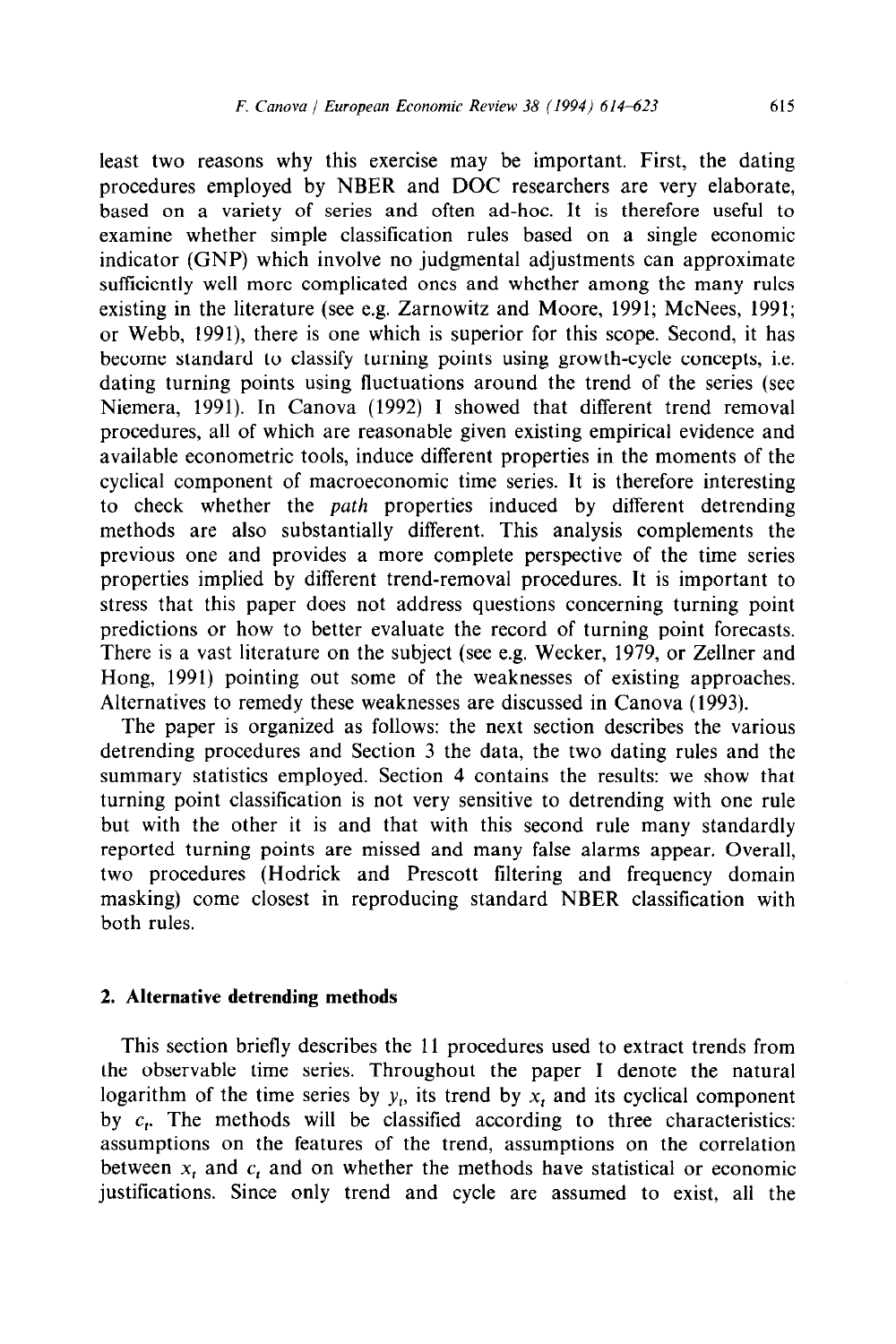procedures implicitly assume that  $y_t$  has previously been seasonally adjusted. Also, throughout the paper I examine only methods which produce stationary  $c<sub>r</sub>$ , i.e. procedures like Hamilton's (1989) will not be considered.

Linear detrending  $(LT)$  and segmented detrending (SEGM) assume that  $x<sub>t</sub>$ is a deterministic process which can be approximated by polynomial functions of time and that  $x_t$  and  $c_t$  are uncorrelated. With segmented detrending we also assume that there is a structural break in  $x_t$  at a known time  $t = 19733$ .

The basic assumptions of a first-order differencing procedure (FOD) are that  $x_t$  is a random walk with no drift and  $c_t$  is stationary and that the two components are uncorrelated. Similarly, Beveridge and Nelson's (1981) procedure (BN) assumes that  $y_t$  has a unit root and that  $x_t$  accounts for its nonstationary behavior. In this procedure  $x_t$  is the long-run forecast of  $y_t$ adjusted for its mean rate of change, so that the trend is the value  $y_t$  would have taken if it were on the long-run path. One implication of BN construction is that in this decomposition  $x<sub>t</sub>$  and  $c<sub>t</sub>$  are perfectly correlated since they are driven by the same shocks. Since some judgmental decisions need to be made in implementing BN decomposition, I report results for the case where  $y_t$  is modelled as an ARIMA(5, 1, 0), the value of  $y_t$  at 1955,2 is used as a initial condition and the quick computational approach of Coddington and Winters (1987) is employed.

The identifying assumptions of the Unobservable Components (UC) procedure are that  $x<sub>t</sub>$  follows a random walk with drift and that  $c<sub>t</sub>$  is a stationary finite order AR process. Contrary to a FOD procedure, here  $x_t$ and  $c_t$  may be correlated (see Watson, 1986). Also in this case some judgmental decisions need to be made: here I report results for the case where  $c_t$  is an AR(2), parameters are estimated using moment restrictions as in Carvalho et al. (1979) and estimates of the state equations are obtained with the Kalman filter with no smoothing of recursive estimates.

The frequency domain (FREQ) procedure assumes that  $c_t$  and  $x_t$  are independent, that  $x_t$  has most of its power concentrated in a low frequency band of the spectrum and that away from zero the power of the secular component decays very fast (see Sims, 1974). These identification assumptions do not restrict x, to be either deterministic or stochastic and allow for changes in  $x_t$  over time as long as they are not too frequent. Results are presented for the case where  $c<sub>t</sub>$  includes all the cycles of  $y<sub>t</sub>$  with length less that 30 quarters.

Detrending using a one dimensional index model (MFREQ) involves the formulation of a multivariate model. In this case I use data on GNP, Consumption, Investment, Real Wage and Capital. The procedure assumes that in the low frequencies of the spectrum of  $y_t$  there exists a one dimensional process  $x<sub>t</sub>$ , which is common to all series (see e.g. Stock and Watson, 1989).  $x_t$  is characterized by the property that it has all its power at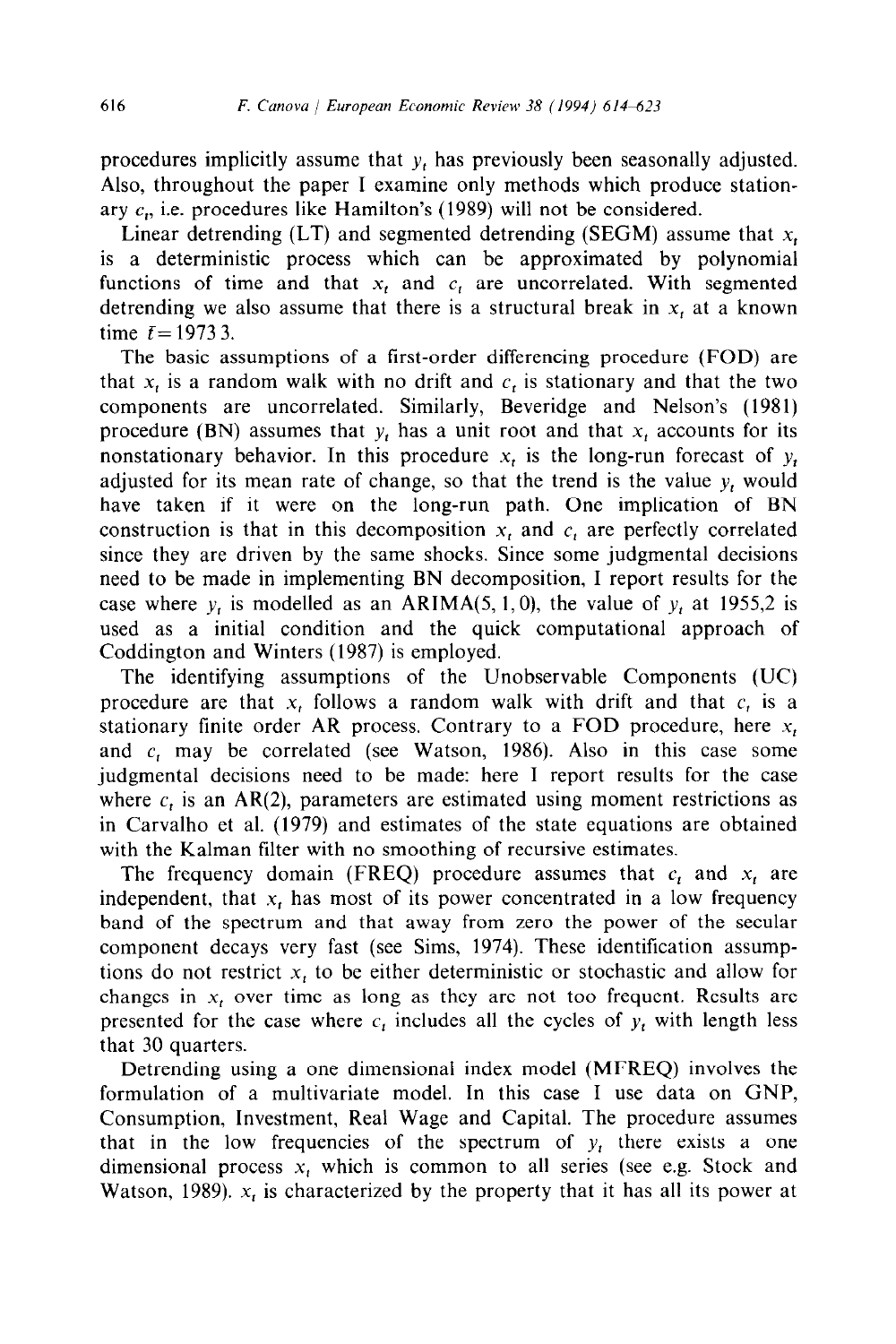low frequencies and that away from zero it decays very fast. An estimate of  $c<sub>t</sub>$ is obtained using a multivariate version of the procedure used for the UC model assuming an AR(2) model for each of the six cyclical components.

Contrary to the first seven methods which have been developed in the statistical literature, the last three procedures have economic justifications. King et al. (1988) present a neoclassical model of capital accumulation with labor supply choices where there is deterministic labor augmenting technical progress. In their model all endogenous variables have a common deterministic trend (the growth rate of labor augmenting technical progress), fluctuations around this trend are of a transitory nature and independent of the trend. To extract a common deterministic trend I use the six series used for the index model (MLT).

King et al. (1991) propose a version of King et al.'s (1988) model driven by a nonstationary technological shock. The corresponding statistical common trend representation (see Stock and Watson, 1988) is the multivariate counterpart of the method of Beveridge and Nelson and implies that all the endogenous variables of the model will have a common nonstationary trend (COIN). To produce estimates of  $c<sub>t</sub>$  for GNP, I use the same six series used for the index model and estimate a vector error correction model with five lags for each variable and one lag of two cointegrating vectors (GNP/ consumption, GNP/investment). An estimate of  $c<sub>t</sub>$  is then obtained summing all the stationary component.

Blanchard and Quah (1989) (BQ) propose a version of Fisher's staggeringwage model in which 'demand' shocks have no long-run effects on output and unemployment and 'supply' shocks have long-run effects on output but not on unemployment. The implied trend-cycle decomposition of GNP has the property that  $x_t$ , has a unit root,  $c_t$ , is stationary and the two components are uncorrelated. To estimate  $c_n$ , I use the same bivariate VAR specification employed by Blanchard and Quah.

The final procedure, the Hodrick and Prescott (HP) (1980) filter, has two justifications: one intuitive (see Kydland and Prescott, 1990) and one statistical (see e.g. Wabha, 1980; or Harvey and Jaeger, 1993). In the first case the HP filter is a flexible tool which can accommodate the needs of applied researchers while in the second it is an optimal extractor of a trend which is stochastic but moves smoothly over time and is uncorrelated with the  $c<sub>r</sub>$ . Smoothness is imposed by assuming that the sum of squares of the second differences of  $x_t$  is small. In the RBC literature the free parameter  $\lambda$ , which regulates the extent of the penalty imposed for large fluctuations in  $x<sub>t</sub>$ , is typically fixed a priori to  $\lambda = 1600$  for quarterly data. Because Nelson and Plosser (1982) estimated  $\lambda$  to be in the range [1/6, 1] for most of the series they examine, I present results for the standard setting (HP1600) and for a  $\lambda = 4$  (HP4), which is closer to Nelson and Plosser's estimates.

The sensitivity of the results to changes in the information set for the BN,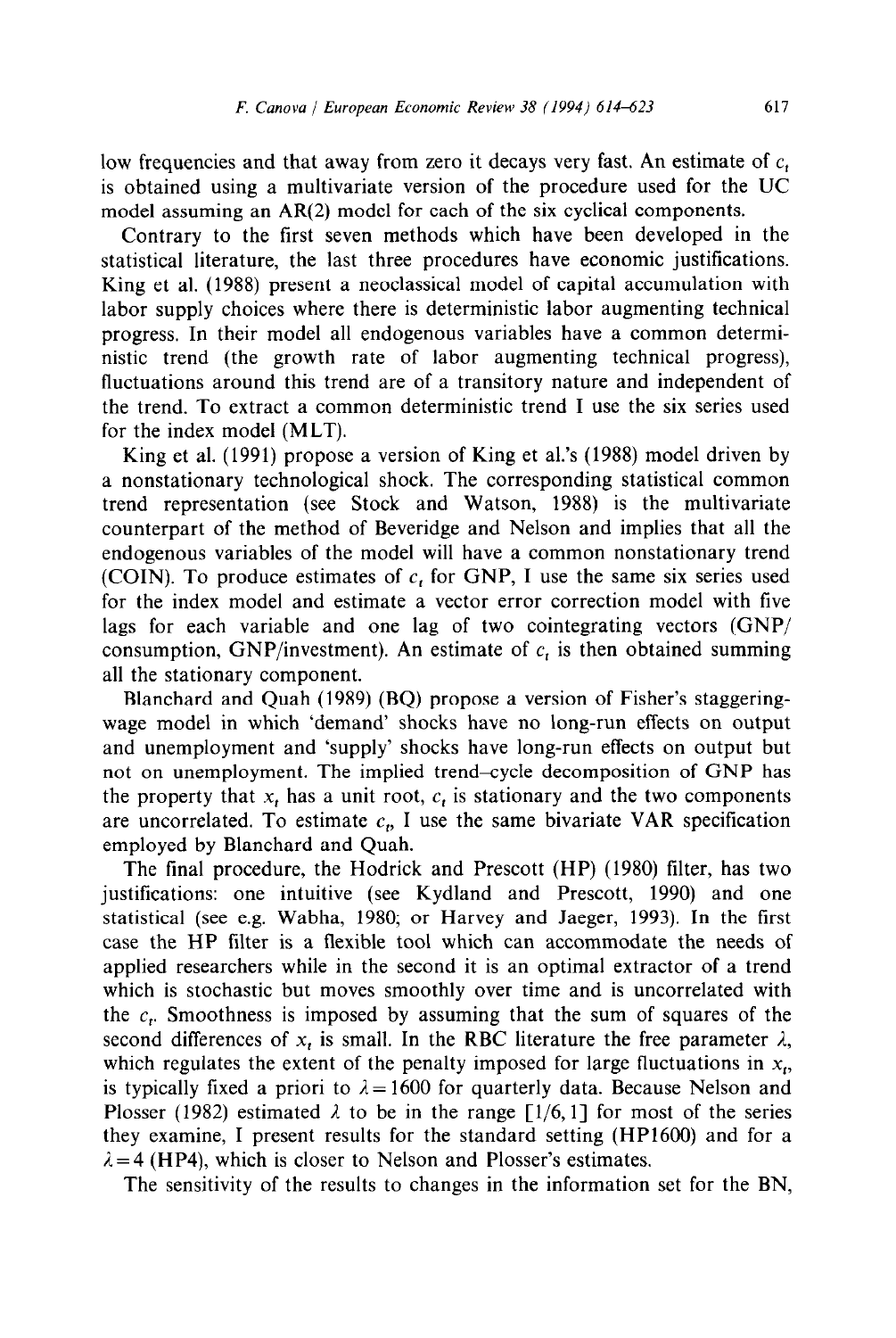UC, BQ and COIN decomposition, to various settings of  $\lambda$  for HP, to different breaking points for SEGM and to different assumptions on the length of the cycles included in  $c<sub>t</sub>$  for FREQ have been studied in Canova (1992) and Faust and Leeper (1993). More details on the detrending procedures appear in Canova (1993).

### 3. **The data and the dating rules**

The data used in the exercise is taken from the Citibase Tape. The results refer to the logarithm of seasonally adjusted quarterly US series for the period 1955,3-1990,l. For all univariate procedures we use real gross national product in 1982 dollars (Citibase name: GNP82). For multivariate procedures we add to GNP consumption expenditure by domestic residents on nondurable and service (Citibase names: GSC82+GCN82), fixed investment in plants and equipment plus consumer durables (Citibase names:  $GINPD82+GCD82$ , total number of hours of labor input as reported by establishment survey data (Citibase name: LPMHU), real wage constructed as the ratio of nominal total compensation of nonagricultural employees and the CPI (Citibase names: GCOMP/PUNEW) and a capital stock series constructed using the net capital stock for 1954, the quarterly series for investment and a depreciation rate of 2.5% per quarter.

To examine the properties of each detrending method in dating turning points we focus on the estimates of the cyclical component of GNP and on two dating rules. Although some authors have pointed out that restricting the attention to GNP may be misleading since the effects of certain recessions are not captured in this series (see e.g. Zarnowitz and Moore, 1991), our approach has the advantage of being straightforward and easily reproducible. As a term of comparison we use the turning points classifications reported by the NBER and the Center for International Business Cycle Research (NBER) and by the Department of Commerce using the Higgins and Poole procedure (see Niemera, 1991) (CLI).

The first classification rule is very standard (see e.g. Wecker, 1979; or Zellner and Hong, 1991). It defines a trough as a situation where two consecutive declines in the cyclical component of GNP are followed by an increase, i.e., at time t,  $c_{t+1} > c_t < c_{t-1} < c_{t-2}$ . Similarly a peak is defined as a situation where two consecutive increases in the cyclical component of GNP are followed by a decline, i.e. at time t,  $c_{t+1} < c_t > c_{t-1} > c_{t-2}$ . The second classification rule is less standard but it has very appealing features (see e.g. Webb, 1991). It selects quarter  $t$  as a trough (peak) when there have been at least two consecutive negative (positive) spells in the cyclical component of GNP over a three-quarter period, i.e. when  $c_i < (>\, >)0$  and  $c_{i-1} < (>\, >)0$  or when  $c_{t+1} < ( >)0$  and  $c_t < ( >)0$ .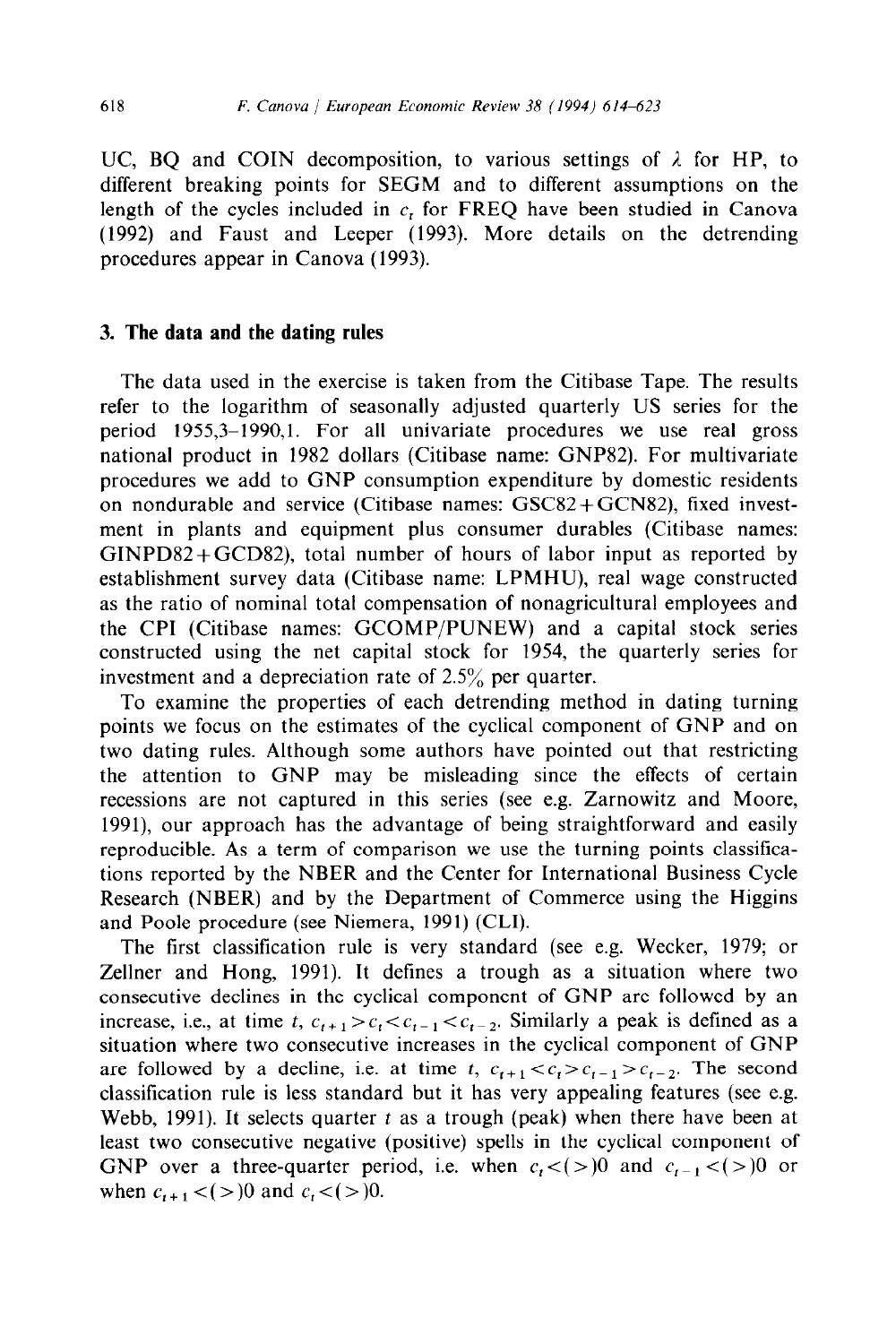Note that with the first classification we may pick up mild contractions and mild recoveries, while this is not the case with the second classification. However, the first rule may provide an earlier signal of the presence of a turning point. Therefore the two rules balance the scope for an early recognition of the phenomena (at the cost of possible false alarms) vs. its more accurate description (at the cost of a later discovery). Although there are variants or combinations of these two classifications which may discount false alarms (see e.g. Hymans, 1973) and more precise dating can be obtained by designing more complex rules (see e.g. McNees, 1991; or Stock and Watson, 1989), we restrict the attention to these two because they are simple and widely used.

While it is common to evaluate the dating record using simple statistics like the mean and variance of the differences (in quarters) between the signal and the NBER turning point, we use a stricter rule based on the timing of the event. The signal is considered false if a turning point does not appear within  $\pm$  2 quarters interval around that date and missing if no signal appears within  $\pm 2$  quarters interval around the actual NBER or DOC turning point.

# 4. **The results**

Several features of the results, which are contained in Table 1, deserve mention. First, in agreement with McNees (1991) and Zarnowitz and Moore (1991), there is a substantial difference between the two rules. With the first dating rule, there is at most one year difference in the dates selected by various detrending methods while with the second rule there is little agreement on the number of turning points and on their timing. For example, all detrending methods detect at a minimum 8 peaks and 8 troughs with the first rule (with a maximum of 11), but with the second rule, the range is between 3 and 12 peaks and 3 and 11 troughs.

Second, with the first rule the two HP filters produce almost the same dating and the differences with the second rule are small. Hence, even though the moments of the cyclical component of GNP differ with the value of  $\lambda$ (see Canova, 1992), the time paths have similar features when filtered with the two rules we use.

Third, with the first rule, there are two NBER turning points (64,4 and 69,l) which are missed by all methods. However, when one uses the CL1 chronology (the dating are  $63,1$  and  $67,4$ ), many detrending methods do capture these events, suggesting that measurement errors may be present in the NBER chronology. In addition, all methods record many false peaks and many generate cyclical components whose troughs do not line up with standard classifications. Surprisingly enough, only the HP1600 filter correctly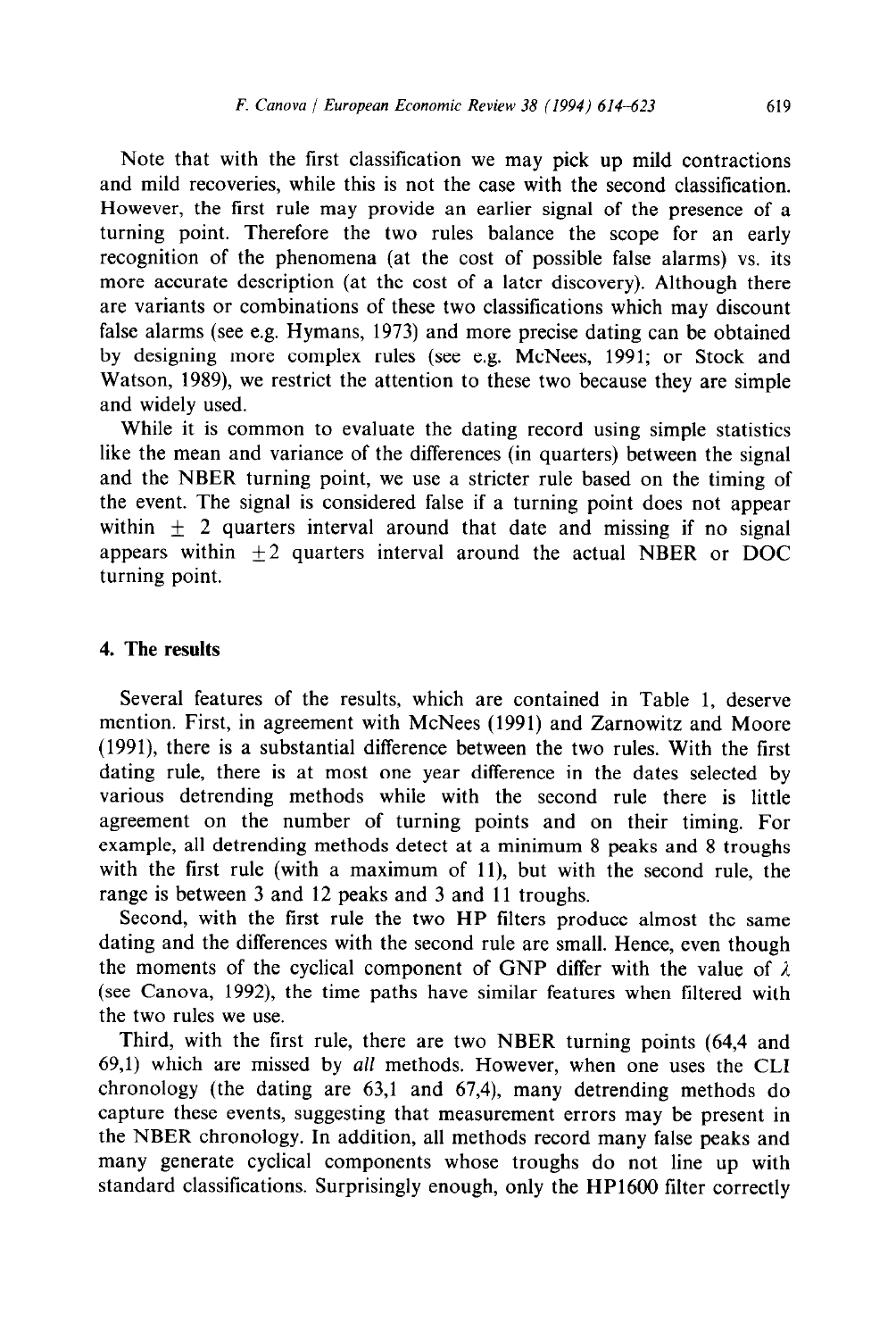|                       | $y_{\text{max}}$ eyes eyes on the complete $y_{\text{max}}$                                                                                                              |                                                                                                                                                           |
|-----------------------|--------------------------------------------------------------------------------------------------------------------------------------------------------------------------|-----------------------------------------------------------------------------------------------------------------------------------------------------------|
| Method                | Troughs                                                                                                                                                                  | Peaks                                                                                                                                                     |
| <b>NBER</b><br>JJ     | 58,2; 61,1; 64,4, 67,4, 70,4; 75,1; 82,4<br>58,2; 60,4; 63,1; 67,2; 70,4; 75,2; 82,1; 86,2                                                                               | 57,2; 60,1; 62,2; 66,2; 69,1; 73,1; 78,4<br>59,2; 62,2; 65,4; 67,4; 73,1; 78,2; 84,1                                                                      |
|                       |                                                                                                                                                                          |                                                                                                                                                           |
| Filter Rule<br>HP1600 | 58,2; 60,4; 62,4; 64,4; 67,2; 70,2; 73,3; 76,3;                                                                                                                          | 57,1; 59,2; 62,1; 63,3; 66,1; 68,3; 73,1; 76,1; 77,3;                                                                                                     |
|                       | 82,4; 85,2*<br>$79.2$ ;                                                                                                                                                  | 81,1; 84,2                                                                                                                                                |
| HP <sub>4</sub>       | 58,1; 60,4; 62,4; 64,4; 67,2; 68,4; 73,3; 76,4;                                                                                                                          | 57,1; 58,4; 61,4; 63,3; 66,1; 68,2; 70,2; 76,1; 77,3;<br>81,1; 84,1                                                                                       |
|                       | 82.1; 84.4*<br>78.1:1                                                                                                                                                    |                                                                                                                                                           |
| FOD                   | 62,4; 66,2; 68,4; 72,3; 73,3; 76,3; 79,2;<br>$57.2$ ;                                                                                                                    | 58,4; 63,3; 67,3; 70,3; 73,1; 75,3; 77,3; 81,1; 83,2                                                                                                      |
|                       | 82.1; 84,4*                                                                                                                                                              |                                                                                                                                                           |
| $\mathbf{z}$          |                                                                                                                                                                          | 59,3; 62,4; 68,4; 73,2; 76,2; 77,4; 81,2; 84,3<br>61,2; 63,3; 64,4; 67,2; 69,3; 74,2; 77,3; 82,2; 85,3(*)                                                 |
|                       |                                                                                                                                                                          |                                                                                                                                                           |
| 55 <sub>1</sub>       |                                                                                                                                                                          | 62,3; 68,3; 73,1; 76,1; 77,3; 81,1; 84,2<br>57,1; 59,2;                                                                                                   |
|                       | 58.3; 61.1; 67.3; 70.3; 73,4; 76,4; 79,3; 83.1 85.1*<br>62.1; 64.1; 66.1; 68.3; 70.1; 76.2; 79.2; 83.2<br>56.3; 58.2; 60,4; 67.2; 70.2; 73.3; 76.3; 79.2;<br>82.4; 85,2* |                                                                                                                                                           |
| <b>ND3S</b>           | 59,4; 67,2; 68,4; 73,3; 76,3; 79,2; 82,4; 84,4*                                                                                                                          |                                                                                                                                                           |
| <b>FREQ</b>           | 68,4; 73,3; 76,3;<br>56,3; 59,4; 67,2; 68,4; 73,3;<br>58,1; 60,4; 62,4; 64,4; 67,2;                                                                                      | $59,2$ ; $62,3$ ; $68,2$ ; $73,1$ ; $76,1$ ; $77,3$ ; $81,1$ ; $84,2$<br>$57,1$ ; $59,2$ ; $62,1$ ; $63,3$ ; $66,1$ ; $68,2$ ; $73,1$ ; $76,1$ ; $77,3$ ; |
|                       | 82,4<br>$79.2$ ;                                                                                                                                                         | $81.1; 84.2*$                                                                                                                                             |
| $\mathbf{R}$          |                                                                                                                                                                          |                                                                                                                                                           |
| <b>NIT</b>            | 57.1: 58.2: 61.2: 64.4: 67.4: 70.4: 78.3: 82.4;<br>56.3: 58.2: 60.4: 67.2: 68.4: 73.3: 76.3: 79.2:<br>82.4: 85.2*<br>58.2: 61.3: 68.4: 73.3: 77.1: 78.1: 79.2: 82.1      | 57.3; 59.2; 62.3; 66.3; 69.1; 76.3; 80.3; 84.1(*)<br>57.1; 59.2; 62.3; 68.2; 73.1; 76.1; 77.3; 81.1; 84.2                                                 |
|                       |                                                                                                                                                                          |                                                                                                                                                           |
| <b>MFREQ</b>          |                                                                                                                                                                          | 57,1; 58,4; 67,3; 73,1; 76,1; 77,3; 78,4; 80,1; 84,2(*)                                                                                                   |
| COIN                  | 58.2: 60.4; 67.2; 68.4; 73.3; 76.3; 79.2; 82.1; 85.2*                                                                                                                    | 59.2; 62.3; 68.2; 73.1; 76.1; 77.3; 81.1; 84.2                                                                                                            |

Table 1<br>Business cvcle chronology: Sample 55,3-90,1<sup>ª</sup>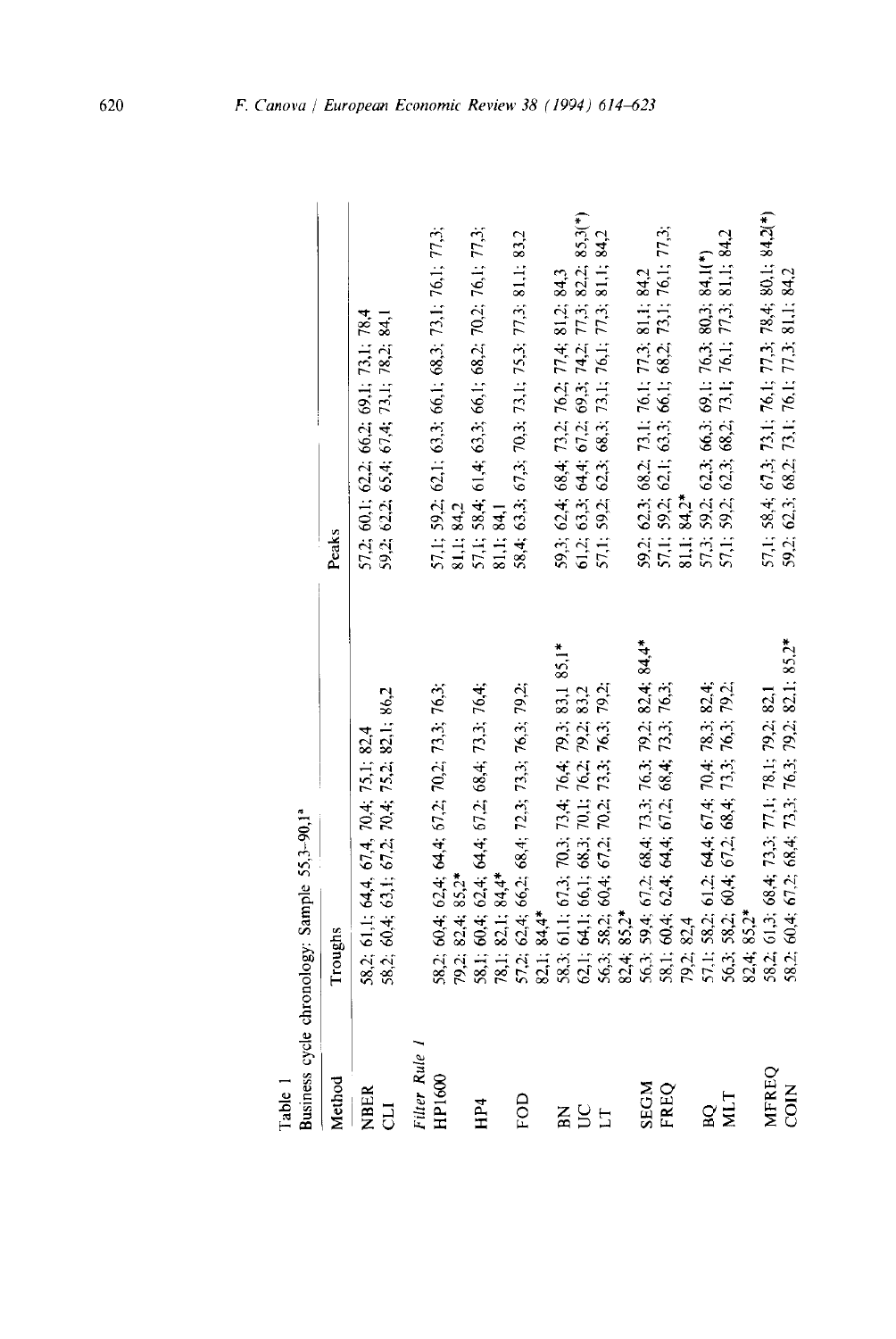| Method                   | Troughs                                                                                                                      | Peaks                                                                                                                                                                                             |
|--------------------------|------------------------------------------------------------------------------------------------------------------------------|---------------------------------------------------------------------------------------------------------------------------------------------------------------------------------------------------|
| Filter Rule 2            |                                                                                                                              |                                                                                                                                                                                                   |
| HP1600                   | 57,4; 60,3; 62,4; 69,4; 74,3; 80,2 81,4                                                                                      | $55,4^*$ ; $59,1$ ; $61,4$ ; $65,2$ ; $72,2$ ; $77,3$ ; $80,4$ ; $84,1^*$                                                                                                                         |
| HP4                      | 56,1*; 58,1; 59,3; 60,4; 62,4; 64,4; 66,4; 70,1;                                                                             | 56,4: 58,4; 60,1; 61,4; 64,1; 65,4; 68,2; 71,1; 73,1;                                                                                                                                             |
|                          | 71.4; 75.1; 76.3; 77.4; 79.1; 80.2; 82.3; 84.4*                                                                              |                                                                                                                                                                                                   |
| FOD                      |                                                                                                                              | 75,3; 77,2; 78,2; 79,3; 81,1; 84,1<br>56,2; 58,2; 72,1; 75,2; 82,4*<br>65,2; 77,2                                                                                                                 |
| $\widetilde{\mathbf{z}}$ | $57,4$ ; $69,4$ ; $74,3$ ; $81,4$<br>$57,3$ *; $75,1$ ; $80,3$ *                                                             |                                                                                                                                                                                                   |
| S                        | 76,1; 83,2                                                                                                                   |                                                                                                                                                                                                   |
|                          | 56,1; 75,1; 76,3; 80,2*                                                                                                      | $60.4^*$ , 76,4; 84,3*<br>55,4*; 64,1; 76,1; 77,1<br>55,4*; 65,1; 73,1; 77,2; 84,1*<br>54,4*; 58,4; 61,4; 65,3; 72,2; 78,2; 80,4; 83,4<br>55,4*; 60,3; 62,1; 64,3; 68,3; 72,3; 76,2; 78,4; 84,3*; |
| <b>NDGE</b>              |                                                                                                                              |                                                                                                                                                                                                   |
| FREQ                     | 57,4; 70,1; 74,3; 81,4<br>57,4; 60,4; 62,4; 69,4; 74,4; 80,2; 81,4; 86,1*<br>57,2; 61,1; 63,2; 67,2; 70,2; 74,2; 78,2; 80,1; |                                                                                                                                                                                                   |
| <b>DE</b>                |                                                                                                                              |                                                                                                                                                                                                   |
| MLT                      | $56,3, 74,4, 80,2*$                                                                                                          | 55,4*; 64,1; 77,1                                                                                                                                                                                 |
| <b>MFREQ</b>             | $58.1^*$ , 74,3                                                                                                              | $81,1*$<br>$55,4$ *; 65,2;                                                                                                                                                                        |
| COIN                     | $57,3$ *; 70,1; 74,1*                                                                                                        | 65,4; 72,4                                                                                                                                                                                        |

 $\mathbb{L}$  $\varpi$ NBER refers to the NBER chronology reported by the Center for International Business Cycle Research at Colombia University.<br>CLI refers to the DOC chronology compiled from the composite index of leading indicators using the trough occurs at t if  $c_i < 0$  and  $c_{i-1} < 0$  or if  $c_{i+1} < 0$  and  $c_i < 0$ , a peak occurs at t if  $c_{i>0}$  and  $c_{i-1} < 0$  or if  $c_{i+1} < 0$  and  $c_i < 0$ . procedure. Both are taken from Niemera (1991). A "nidicates that the previous (next) turning point is censored.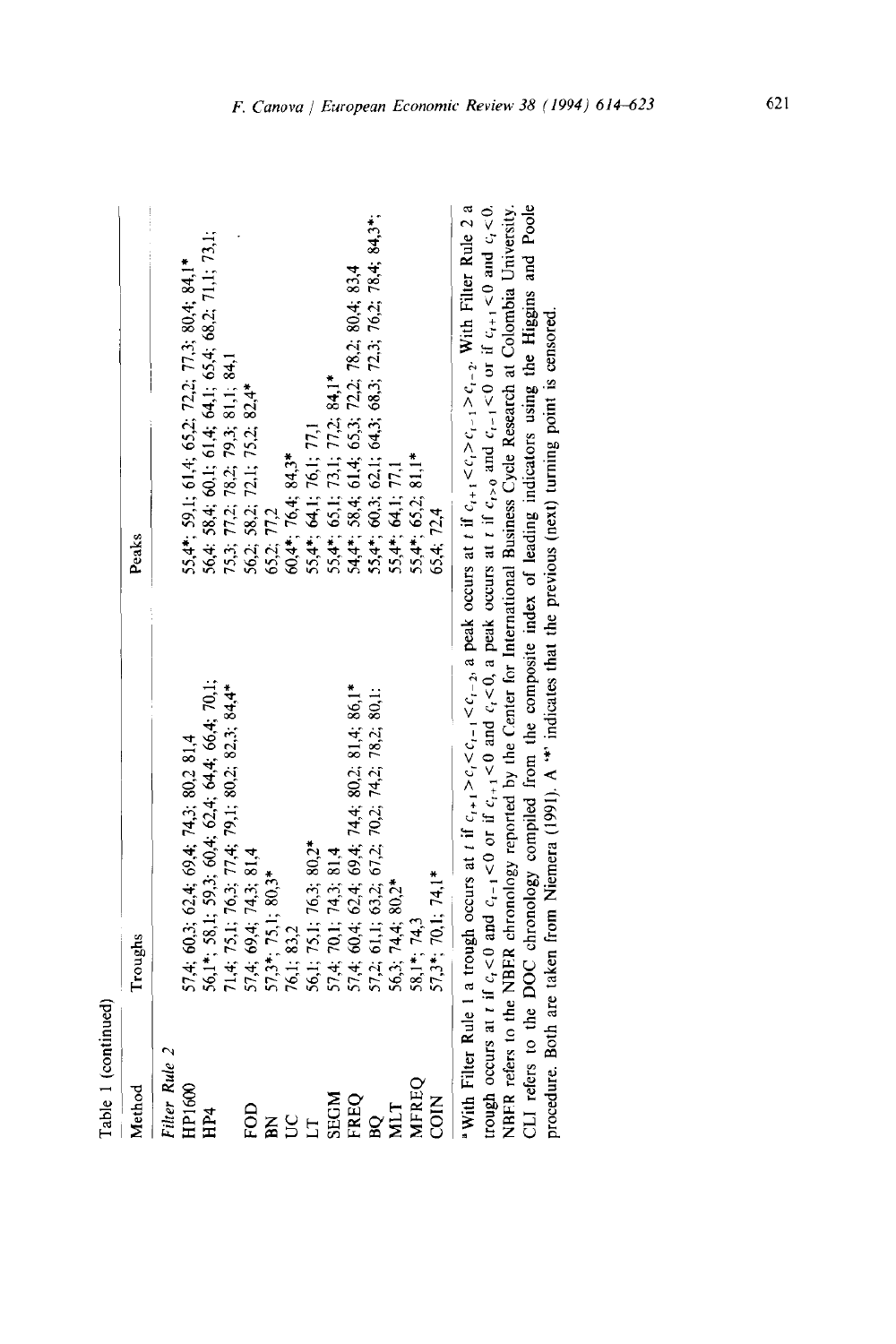identifies all turning points (according to the CLI-Higgins and Poole chronology) within the chosen interval. The closest competitor is a frequency domain masking of the low frequency components of the series, confirming the spectral features of the HP filter highlighted by King and Rebel0 (1993).

Finally, with the second rule there is a generalized tendency to miss many turning points of the standard classification and only HP, FREQ and BQ detrended data register at least 7 upturns and 7 downturns over the sample. The reason is that many methods are unable to generate reasonable cycles with this rule since the induced time path of  $c<sub>t</sub>$  are above or below the trend line for long periods of time. The results obtained with UC, LT and all multivariate methods are very striking in this sense. For example, according to the COIN filter, the US economy experienced only one cyclical trough at 74,l and no peaks over the last 15 years. Note also that the most frequently missed turning points are those initiating mild and short contractions or expansions (see e.g. 69,4 and 70,4), and that with this second rule only HP4 captures all turning points within the chosen interval and that HP1600 and FREQ filters generate remarkably similar time paths.

In conclusion, the results are extremely sensitive to detrending with the second dating rule, while the differences are minor with the first rule. In addition, many detrending procedures generate cyclical components which do not possess several turning points of the standard US business cycle classification. Overall, the HP and FREQ filters appear to be the most reliable tools to reproduce standard NBER or DOC classifications within the assumed confidence interval, regardless of the dating rule employed.

# **References**

- Beveridge S. and C. Nelson, 1981, A new approach to decomposition of economic time series into permanent and transitory components with particular attention to measurement of the 'business cycle', Journal of Monetary Economics 7, 151-174.
- Blanchard, 0. and D. Quah, 1989, The dynamic effect of aggregate demand and supply disturbances, American Economic Review 79, 655-673.
- Canova, F., 1992, Reference cycle and turning points, Working paper no. 782 (CEPR, London).
- Canova, F., 1993, The sensitivity of turning point classification to detrending, Working paper (Brown University, Providence, RI).
- Faust, J. and E. Leeper, 1993, Do long run identifying restrictions really identify anything, Manuscript.
- Carvalho, J., D. Grether and M. Nerlove, 1979, Analysis of economic time series: A synthesis (Academic Press, New York).
- Coddington, J. and A. Winters, 1987, The Beveridge-Nelson decomposition of a time series: A quick computational approach, Journal of Monetary Economics 19, 125-127.
- Hamilton, J., 1989, A new approach to the economic analysis of nonstationary time series and the business cycle, Econometrica 57, 357-384.
- Harvey, A.C. and A. Jaeger, 1993, Detrending, stylized facts and the business cycle, Journal of Applied Econometrics, forthcoming.